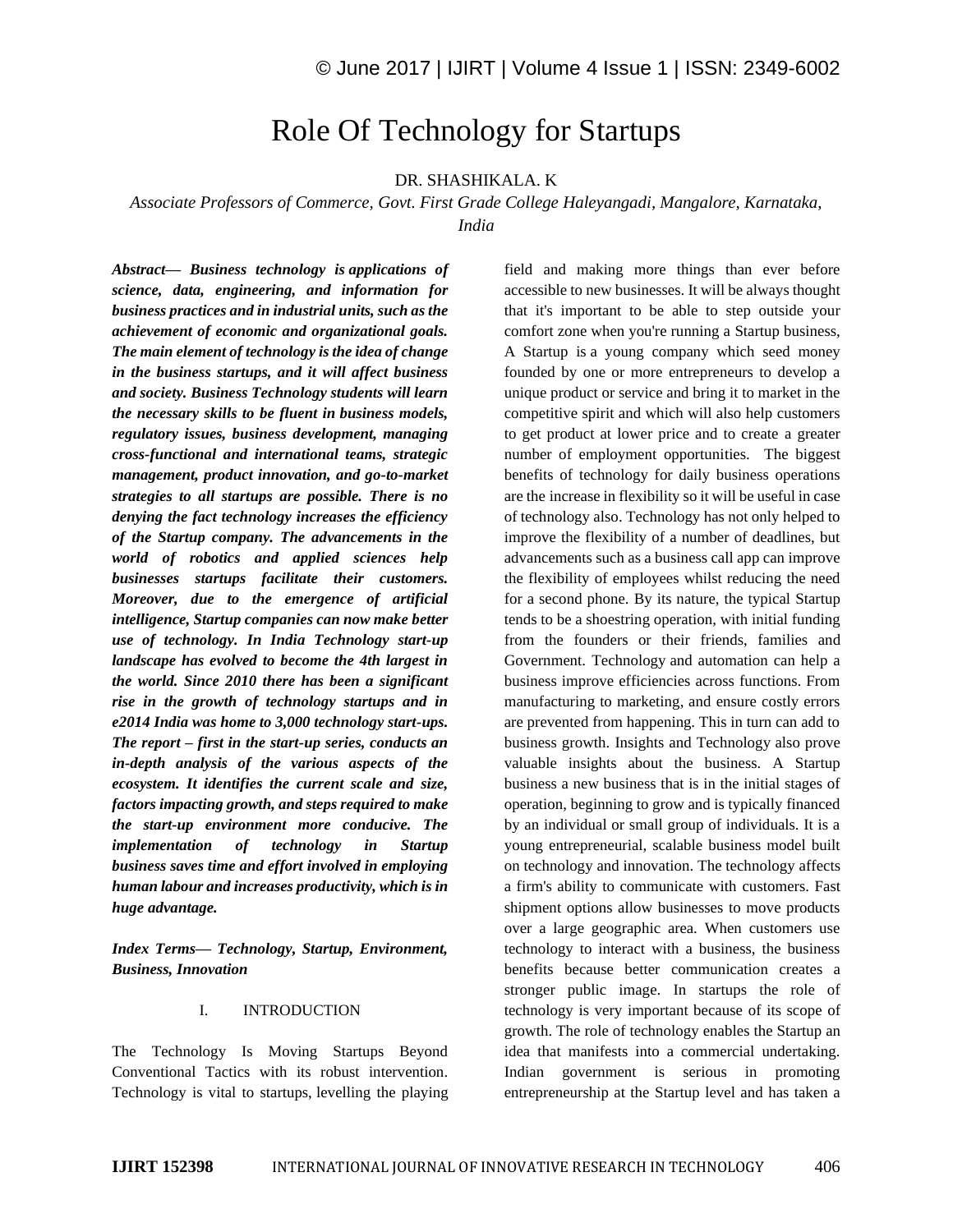number of initiatives to ensure appropriate support. easier, faster and more effective communication, better, more efficient manufacturing techniques, less wastage, more efficient stock management and ordering systems, the ability to develop new, innovative approaches, more effective marketing and promotion and new sales avenues. In this aspect it is relevant to mention 'Make in India' campaign introduced in September '14 to attract foreign investments and encourage domestic companies to participate in the manufacturing sector. The government increased the foreign direct investment (FDI) limits for most of the sectors and strengthened intellectual property rights (IPRs) protection to instil confidence in the Startup in different business segment. In the case of startups technology has important effects on business operations. No matter the size of your enterprise, technology has both tangible and intangible benefits that will help you make money and produce the results your customers demand with the intervention of technology. Technological infrastructure affects the culture, efficiency and relationships of a Startup business.

## II. STATEMENT OF PROBLEM

In the process of role of technology Startup it is very important to address the environment the issues and challenges of the effective role of good business environment, the first question raised in this study is for what purpose is the Startup are functioning? In the process of effective functioning of ideal asset management needed. When they function through the different services of Startup can interact among all stakeholders this will enhances the quality of goods, easy to reach and they can also increase efficiently and effectively with different types of the customers. Thus, the objective of this research is to explore the good business environment for Startup in the process of creation of employment. The main purpose of this research is to expand on existing research literature and create greater scope for further research, this study also explores the relationship between the effects of good benefits and reach customer at different segment level according to their local income and occupation pattern.

Research Questions:

- 1. 1.Which is the most important role of technology for startups?
- 2. 2.Why technology is more important for startups?

## Research methodology

The present study is designed to study the issues and challenges and role of technology for startups. Exploratory method of research adapted. Further, it is planned to understand the various components of the cost structures, their relative contribution to the growth of industry and employment generation. Keeping in view the overall objective of improving their operational efficiency of startups. The following specific objectives were designed.

Objectives of the Study

- 1) To analyze the role of technology for startups.
- 2) To study the issues and challengers of technostartups.

## Nature and source of data

The secondary data on several aspects of the activities of the role technology in startups were collected different sources.

# III. AN ANALYSIS ROLE OF TECHNOLOGY FOR STARTUP

In process of industrialisation startups technology is growing fast, prices are dropping, and new innovations are being rolled out constantly. If you haven't been consistently looking out for new technology to assist your business, chances are that you have missed something. Technology has changed the pace of business and raised the expectations of customers. The role of technology on business don't stop there. Increased access has allowed us to leverage new and different technologies to grow and adapt our Startup businesses. There certainly are technology solutions out there that can improve your business. Whether you like it or not, technology is essential to business success. Employees rely on it for day-to-day operations. Outside companies, clients, and prospective clients evaluate you on your use of technology. HR relies on technology to train and develop employees. Accounting employees rely on technology to complete payroll and execute necessary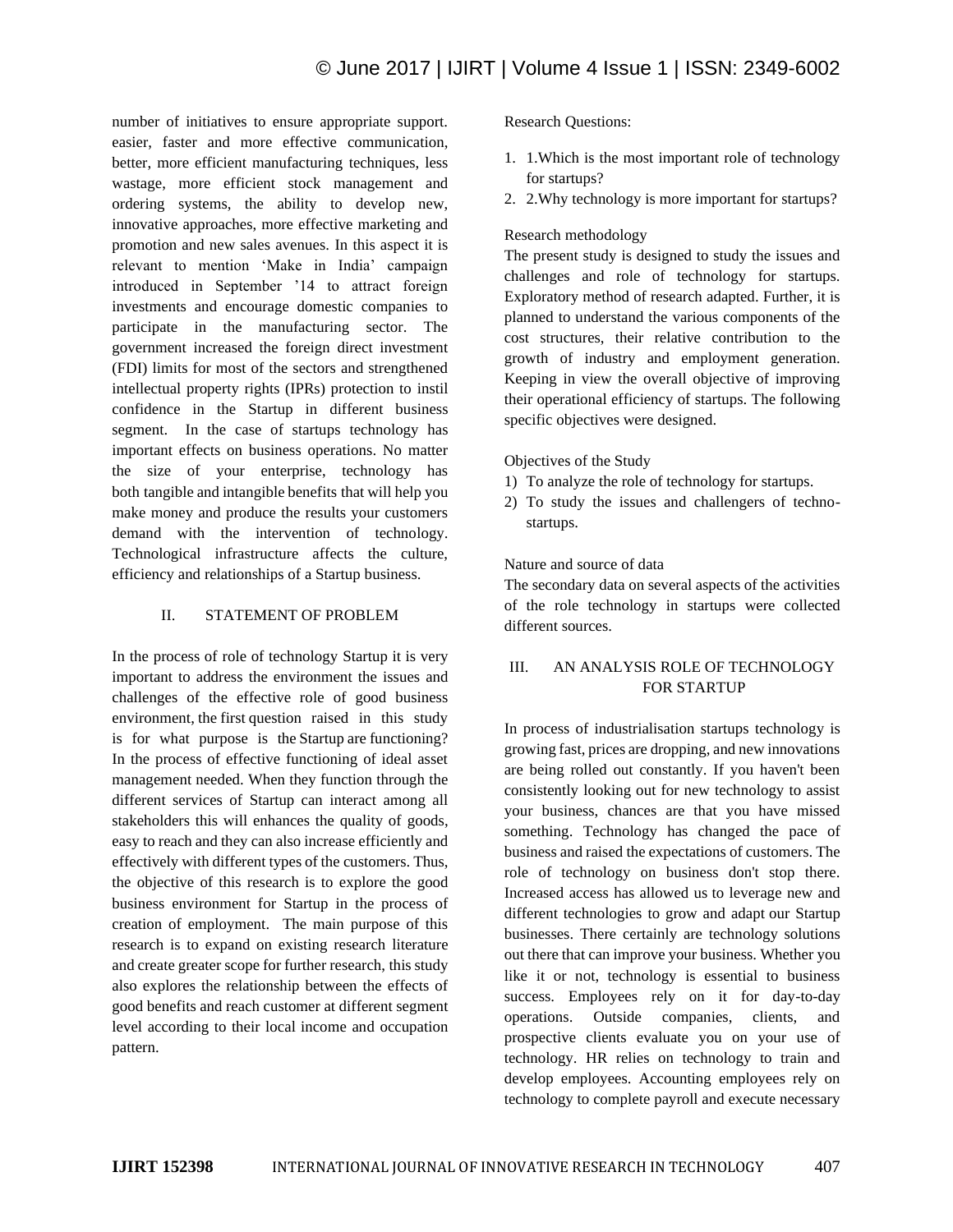monetary management functions. Management relies on technology to communicate with those they supervise. Without technology, companies would almost certainly fail to accomplish all that there is to do. stratus Businesses rely on several aspects of technology for communication such as email, Skype, instant messaging, business phones, video conferencing technology, etc. Communication breakdowns can lead to disasters for businesses and employees. Technology can assist in ensuring that you are prepared for even the most difficult communication obstacles sustainable growth of business which will enables. It's no secret that there have been some awesome technological advancements in recent years. Advancements such as Lifesize's video conferencing technology and Zulty's VOIP phone cloud solution are strategically designed to improve efficiency and reduce lay time in the office. Cyberattacks are growing at an alarming rate. So too are the amazing cyber-security defences Top-notch cybersecurity being essential for protecting your business from thefts of data or money, primarily if you use computers and other technological tools. The latest cybersecurity advancements, like antivirus or cloudprotection systems, secure your crucial and sensitive data from being hacked by malicious parties. Being Startup technological innovations, Germany is leading other countries in business innovation and technology. As per IMF data, Germany has the largest business software market in Europe and accounts for nearly a quarter of the value of the business technology market on the continent. A report by the IZA Institute of Labour Economics showed that technological innovations were one of the main driving forces behind Germany's formidable economic growth. Technological adoption in German businesses reduced stagnation in business ideas, and predictive analytics gave entrepreneurs the insights to make data-backed decisions. The Sophos' Deep Learning technology. In an age where almost all-important business assets are stored in the cloud or on endpoints, it is imperative that businesses employ security technology to protect those assets.

## IV. ISSUES AND CHALLENGES

The important issues and challenges in space of Techno- Startup is witnessing by different ways. Assembling a good team is the first major requirement, failure to have one sometimes could break the Startup (Skor,2016). Tenacity of founders Skor of startups have to be tough when the going gets tough. For an outside observer, India's tech Startup ecosystem has for many years buzzed with action. Startups in popular domains like data analytics, artificial intelligence and block chain have routinely mopped up angel and seed funding; a few have even made headlines for their acquisition by global tech giants like Facebook, Google and Apple. These earlystage success stories naturally inspire more young people to test the waters. The number of startups who have successfully scaled their business to cover the whole of India or even ventured abroad can be counted on hands. For every Flipkart, Zomato and OYO Rooms; there are dozens of startups that just could not scale up despite showing a lot of promise in early stages. India has the world's largest smartphone and the Internet-connected population at 300 million, with an ever-increasing spending power thanks to a growing economy. Regulations pertaining to labour laws, intellectual property rights, dispute resolution etc. are rigorous in India. Lack of mentorship: Lack of proper guidance and mentorship is one of the biggest problems that exist in the Indian Startup ecosystem (Choudhury, 2015). Financial resources Availability of finance is critical for the startups and isalways a problem to get sufficient amounts. A number of finance options ranging from family members, friends, loans, grants, angel funding, venture capitalists, crowd funding etc. are available. A large part of this population lives outside the metros, in cities and towns- big and small. There is an even bigger emerging opportunity in serving the technology needs of Indian small and medium businesses. Some of the issues and challenges are the techno-business needs to be persistent, persuasive, andshould never give up till he/she achieves desired results. Regulations Starting a business requires a number of permissions from government agencies. One such deficiency is lack of trust during hiring, in contracts and their enforcement. Our judicial system is unreliable and unpredictably slow and as a result, businesses are never sure of being able to enforce signed contracts. Ordinary business transactions that happen swiftly in markets like the US on the basis of a written contract become infuriatingly slow to process in India because the parties involved have to spend extra time and effort in due diligence. As the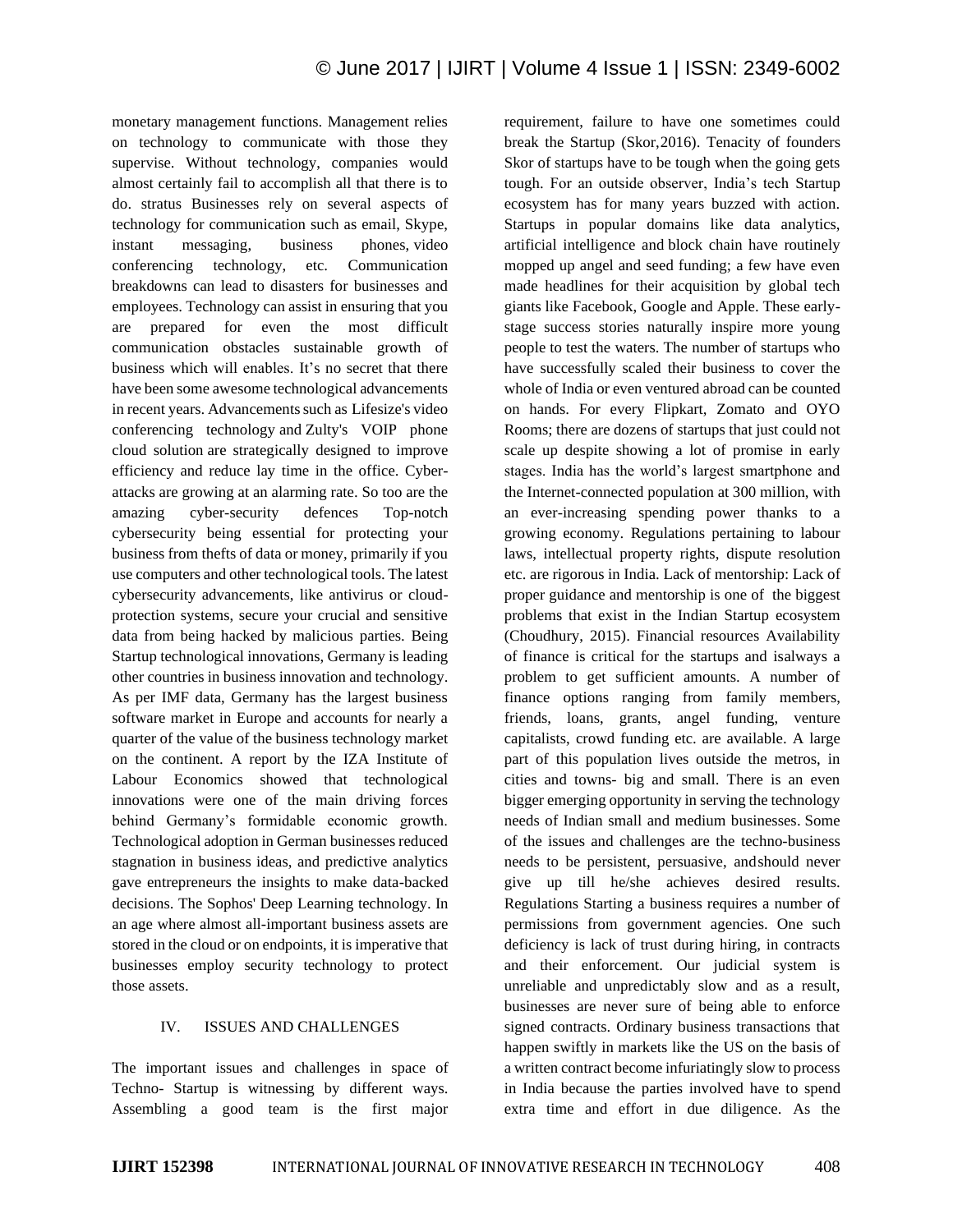operations increase, expenses grow with reduced revenues forcing startups to concentrate on thefunding aspect, thus, diluting the focus on the fundamentals of business. Hence, revenue generation is critical, warranting efficient management of burn rate which in common parlance is the rate at which startups spend money in the initial stages. The challenge is not to generate enough capital but also to expand and sustain the growth. Team members Startups normally start with a team consisting of trusted members with complementary skill sets. Usually, each member is specialized in a specific area of operations. Assembling a good team is the first major requirement, failure to have one sometimes could break the Startup (Skor,2016). Consumers on the other hand find it difficult to trust and verify the online seller. Indeed, winning and establishing two-way trust is perhaps the biggest strategic imperative for any tech Startup operating in India. It is observed that the arrival of nationwide services that enable trust between businesses and their customers are absolutely critical to sustaining and nurturing our Startup ecosystem. The demand is well established; it remains to be seen how quickly can the supply match up, for markets do not allow a vacuum to last for that the journey of starting a venture is fraught withdelays, setbacks and problems without adequate solutions. Most of technology startups have brilliant ideasand/or products, but have little or no industry, business and market experience to get the products to the market. It is a proven example that a brilliant idea works only if executed promptly (Mittal, 2014).

## V. FINDINGS OF THE STUDY

In the present business environment successful in sustainable business practices Globally and in India, some businesses have successfully managed to grow and establish their businesses with a healthy dose of technology and often requires, the technology intervention for innovation to be relevant for sustainable businesses to provide competitive price for all its customers. Technology the startups are undertaking automation and artificial intelligence, technology has become the most crucial factor behind the success of every Startup business firm. Although it is a big-ticket in terms of money, the value it provides ultimately outweighs the high cost but still it is meeting the customer needs. Moreover, the use of the latest technology gives the company a competitive edge, which makes it a better organization than the rest of the competitors in the market. This improves the overall reputation of the brand and enhances its perception among the consumers, which is vital for expansion. There is a significant ingestion of technology in every aspect of business and enterprises struggle to appreciate the changes that are happening around them, and we, therefore, see startups, SMEs and MSMEs who end up having a late mover advantage of starting from scratch with a completely new through process using technology as a force multiplier to build new business models, products, and customer experience. It has to be meaningful and affect a large number of stakeholders through technology this is prevailing in India for Startup the company redesigns its products to be more environmentally friendly with the help of technology. It's new business Startup. It is meaningfully reducing the materials and energy use of technology by consuming or using the product change. There are many types of changes due to technology that can be made, but the question of whether it's a business technology environment innovation rests on how significantly it improves what is being targeted to be improved to meet all the expectations of the customer needs. The technology aspect of the definition raises the bar to avoid classifying meaningless changes as innovations will be avoided with the help of technology. Technology is meaningful and contextual on a per research and development basis. With technology, there is no limit as to what you can achieve and accomplish. It provides an endless supply of knowledge and valuable insights. Conducting research has never been easier because you can instantly access the websites and search for the things you are looking for. Having valuable insights puts you in a better position to deal with your customers. You are well prepared to meet their demands. Apart from that, technology helps you keep a close eye on your competitors. Stay aware of their moves and take necessary pre-emptive measures to adopt the latest market trends. Technology and innovation are relevant in many different sustainable Startup business contexts. Technology is a fundamental for the success of start-up companies that are providing innovative solutions to meet environmental or social challenges. Good technological environment and innovation are also highly relevant for established businesses along